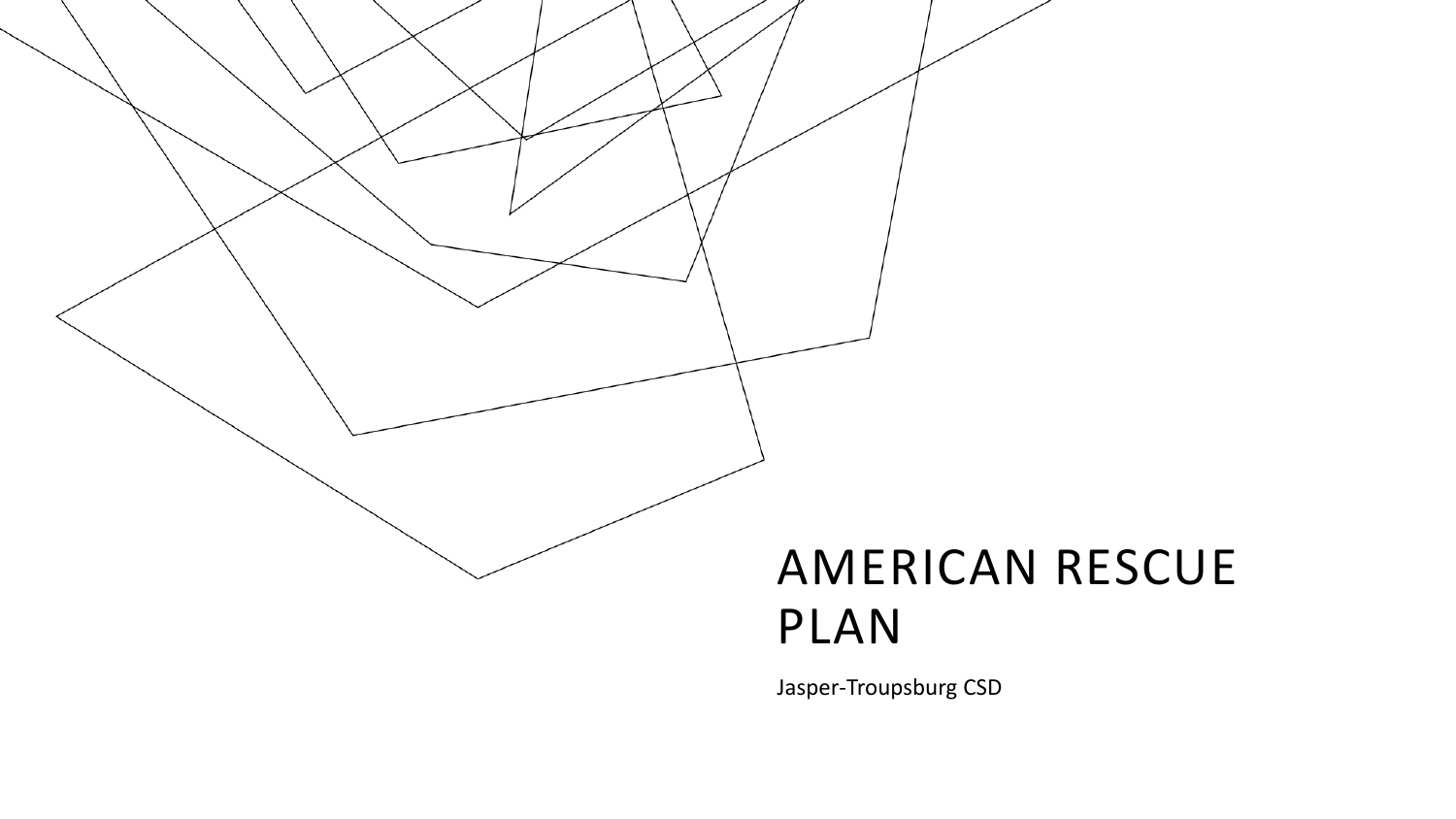## ARP FUNDING

Total Allocation \$3,118,381 Learning Loss \$623,676

Remaining ARP \$2,494,705

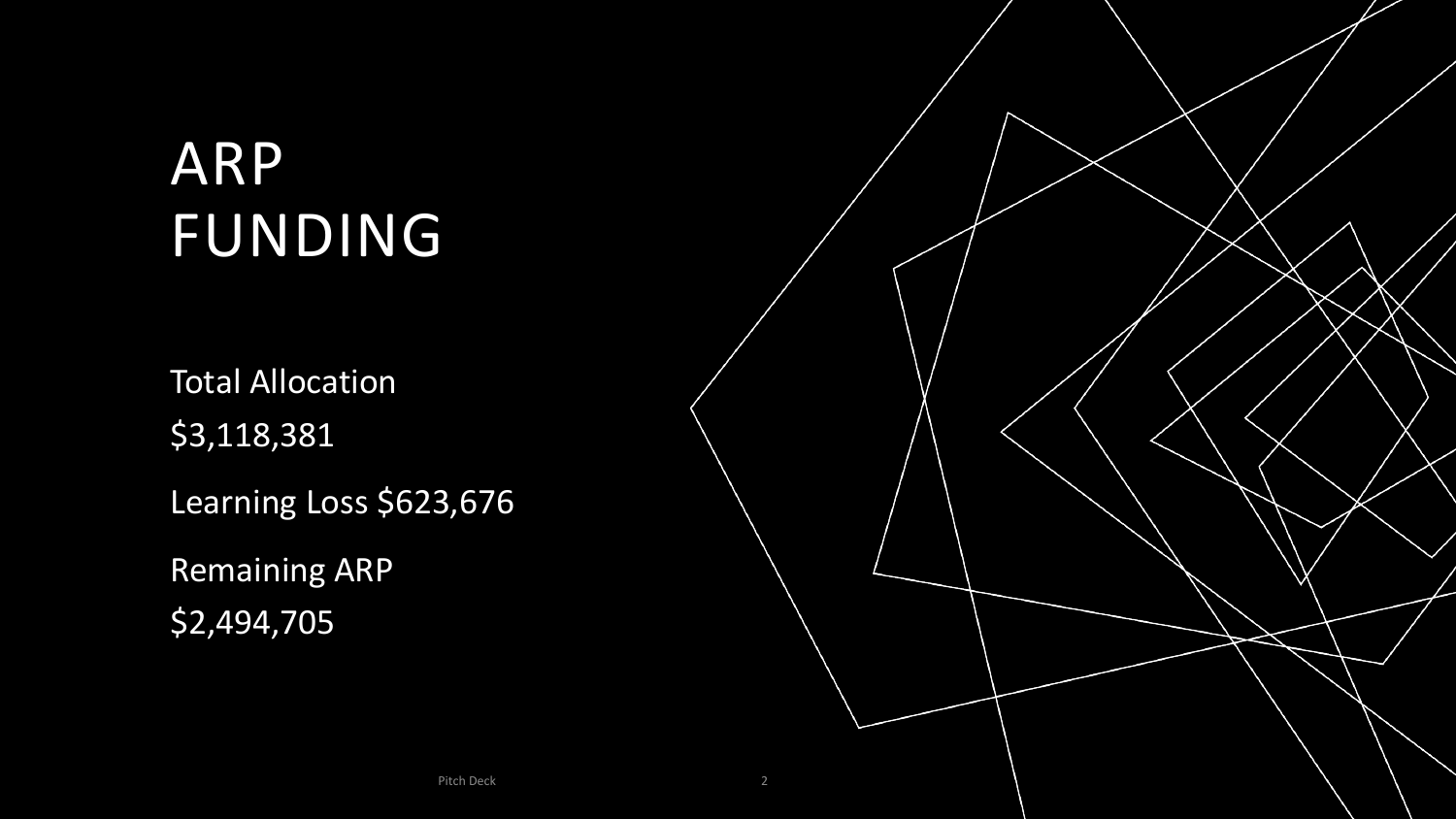| 2021-2022          | \$862,045 Spent In Year One - Teacher Salaries (\$287k), Aide<br>Salaries (\$191k), Purchased Services (\$32k), Materials and<br>Supplies (\$23k), Minor Remodeling (\$40k), Benefits (\$308k),<br>Equipment (\$29k) |
|--------------------|----------------------------------------------------------------------------------------------------------------------------------------------------------------------------------------------------------------------|
| 2022-2023          | \$1,217,982 Spent In Year Two - Teacher Salaries (\$376k),<br>Aide Salaries (\$198k), Purchased Services (\$334k), Benefits<br>(5309k)                                                                               |
| 2023-2024          | \$938,796 Spent In Year Three – Teacher Salaries (\$389k),<br>Aide Salaries (\$208k), Purchased Services (\$32k), Benefits<br>(5309k)                                                                                |
| SUMMARY            | Teacher Salaries (\$1,052k), Aide Salaries (\$597k), Purchased<br>Services (\$398k), Benefits (\$926k), Equipment (\$29k)                                                                                            |
| ARP YEARLY EXPENSE |                                                                                                                                                                                                                      |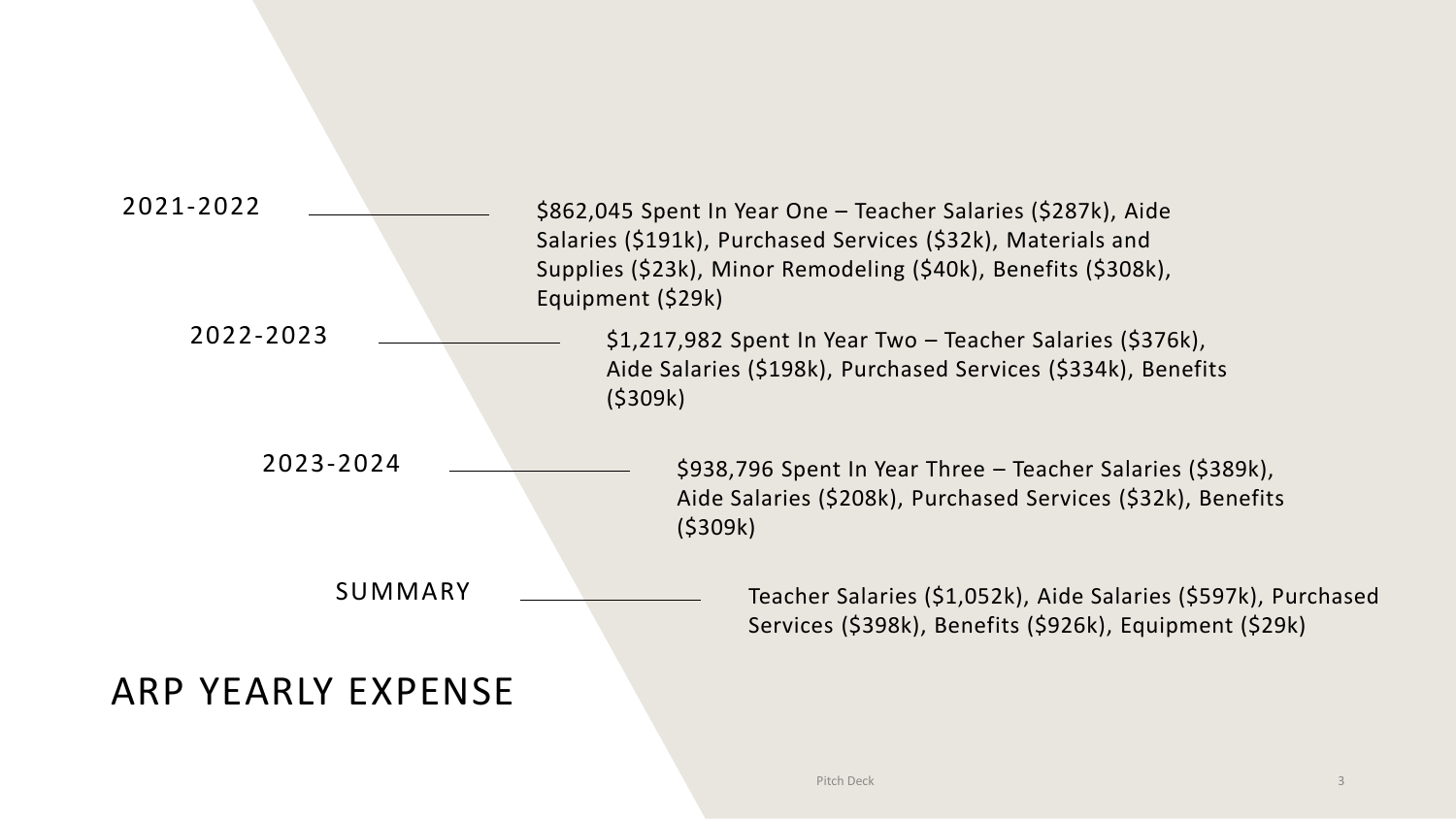## LEARNING LOSS SPENDING

#### AFTER SCHOOL PROGRAM

\$109k in Salaries to start after school program in both elementary and high school.

#### ADDITIONAL TEACHER AIDES

\$188k in Aide Salaries to support primary grades where ELA and Math growth was lost

#### ELEMENTARY SCHOOL GUIDANCE

\$146k to add Elementary Guidance Counselor.

#### BENEFITS

\$180k in benefits to support all salaries in the Learning Loss portion of the ARP Grant.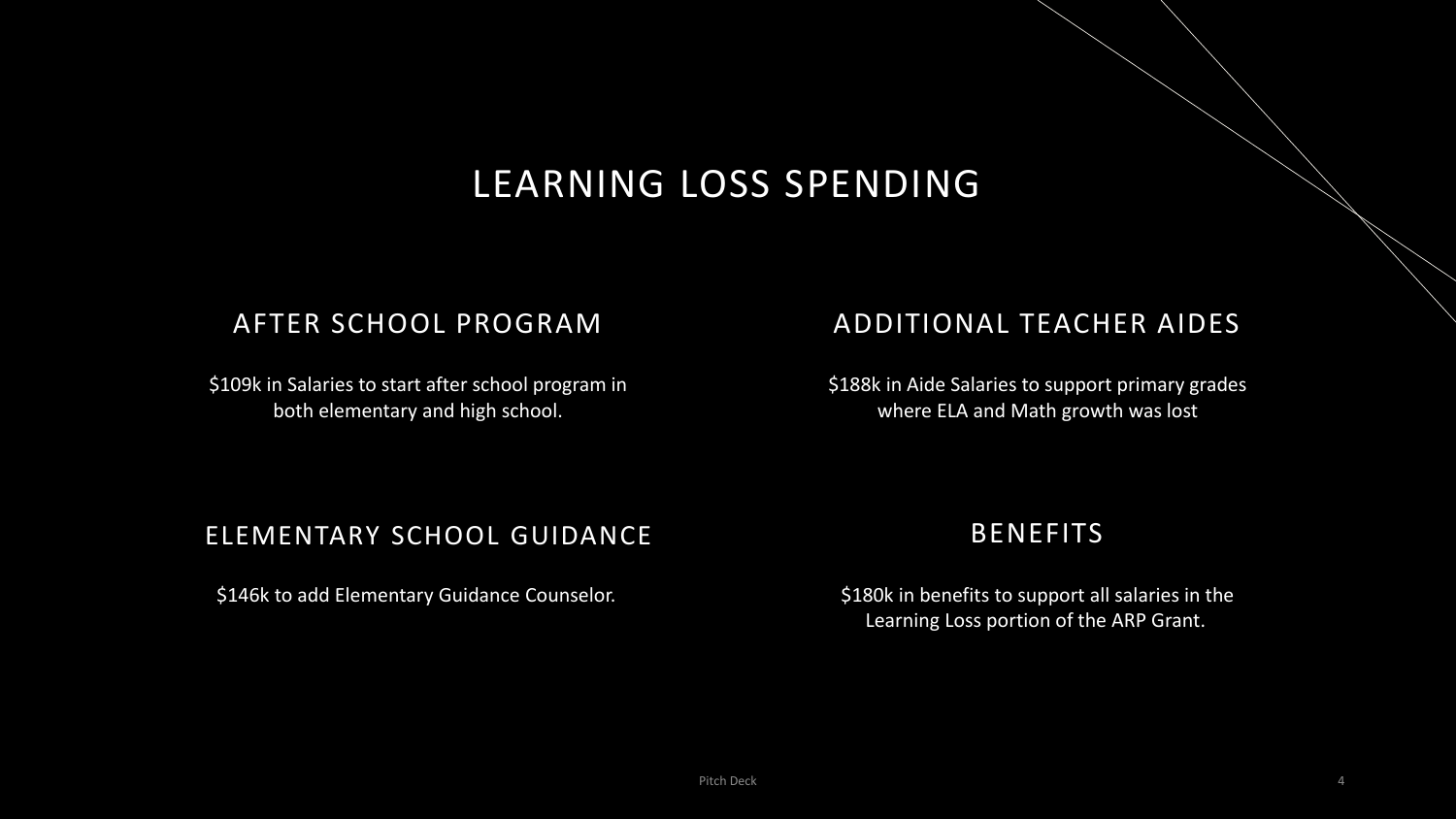### ARP SPENDING







#### TEACHER SALARIES

To maintain current staffing levels

#### TEACHER AIDE SALARIES

To Maintain current staffing levels

MISC. SPEND

Employee Benefits, Purchased Services, Material & Supplies, Equipment